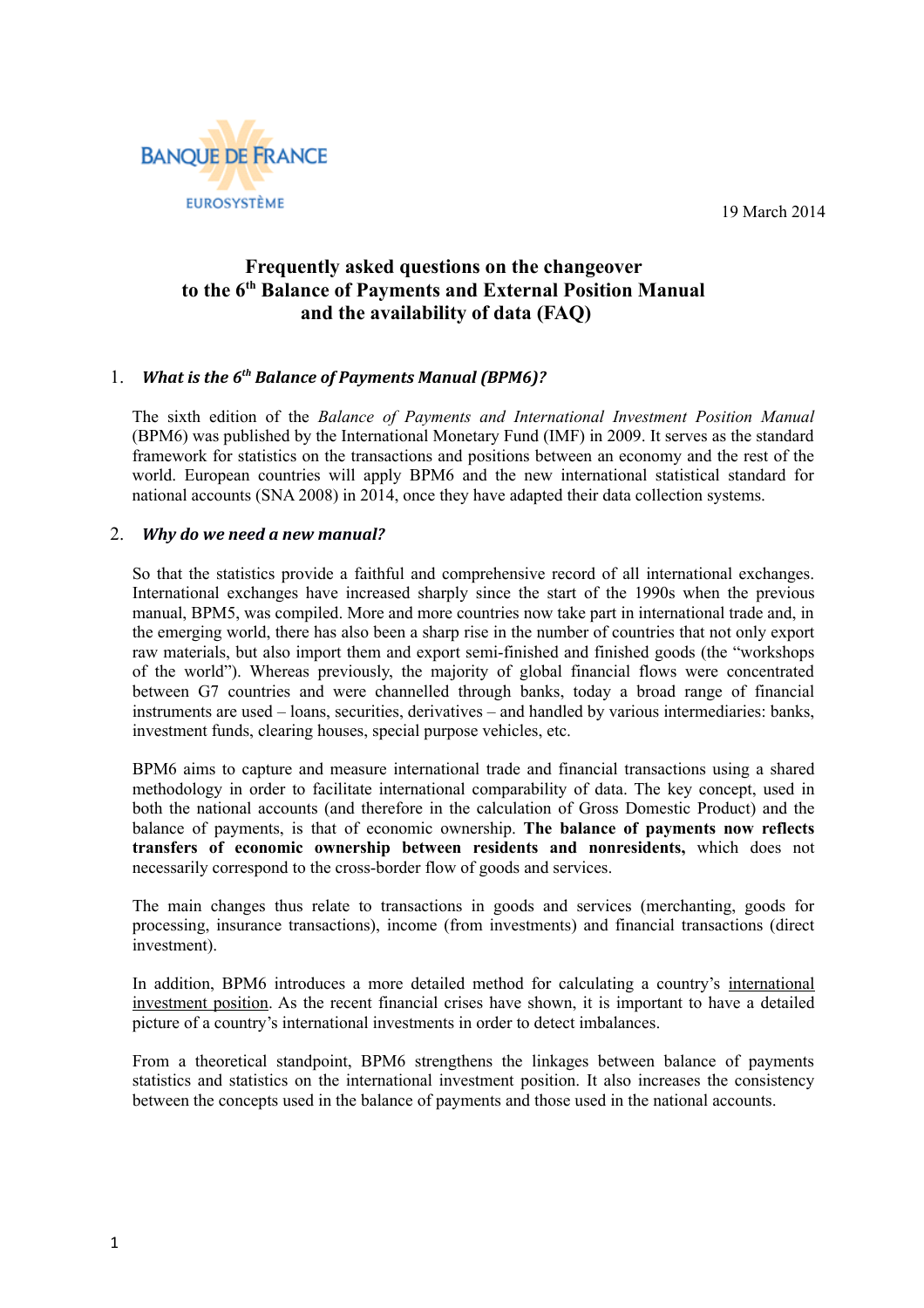#### 3. *What are the main changes to the goods account?*

The most important changes relate to goods and services: the classification of certain transactions as goods or services has changed due to the systematic application of the concept of "transfer of economic ownership" which is used in the national accounts.

Merchanting is now classified as goods whereas under BPM5 it was classified under services. While there is no change in the merchanting balance, receipts and payments are identified, which was not the case under BPM5.

#### 4. *What are the main changes to the services account?*

Aside from the reclassification of merchanting under goods described above, the main change is in the treatment of goods for processing, where goods are sent to a nonresident processor for processing and are then re-imported or re-exported to a third country. Goods for processing are now classified under services ("manufacturing services on physical inputs owned by others") instead of goods. Under BPM5, when goods were sent by the owner for processing and then returned to the owner's economy, the value of the processing service provided was included in the value of the goods exchanged and booked under the goods account. In countries where this type of transaction is significant, this reallocation will lead to a reduction in exports and imports of goods and an increase in exports and imports of services.

Financial intermediation service charges indirectly measured (FISIM) are now recognised and booked under services. FISIM notably correspond to the difference between the interest rate financial corporations pay on their interbank loans and the interest they receive on their loans to customers. Under BPM5, FISIM were not separated from interest and were therefore booked as investment income. Pure interest (interest excluding FISIM) is still recorded in the primary income account (see question 5).

The treatment of insurance services is more detailed under BPM6. The value of insurance services is now measured as the difference between premiums received and claims payable, whereas previously the value of insurance services was calculated as a fraction of premiums. In addition, under BPM6, insurance services are measured on an accrual basis and not on the basis of payments received. The amount of premiums recorded for each balance of payments reference period (month or quarter, etc.) is calculated pro rata, based on the amount due for the full year. Under BPM6, amounts accruing to policyholders (such as income on life insurance investments) are also taken into account. In the new format, it is thus possible to distinguish between statistics on life insurance services and on nonlife insurance services.

#### 5. *What is the difference between the terms "primary" and "secondary income" under BPM6 and "income" and "current transfers" under BPM5?*

The terms primary and secondary income introduced under BPM6 are consistent with the national accounts.

The primary income account corresponds to "income" under BPM5, but now includes some of the components previously recorded under current transfers (taxes on production and imports, rents and subsidies). In terms of methodology, the main change to the primary income account is the treatment of direct investments and the recording of reinvested earnings on investment fund shares. In addition, interest on SDR holdings is also included under primary income.

The secondary income account corresponds broadly to current transfers under BPM5. The new manual introduces the concept of personal transfers, which include all current transfers in cash or in kind made or received by resident households to or from nonresident households. They also include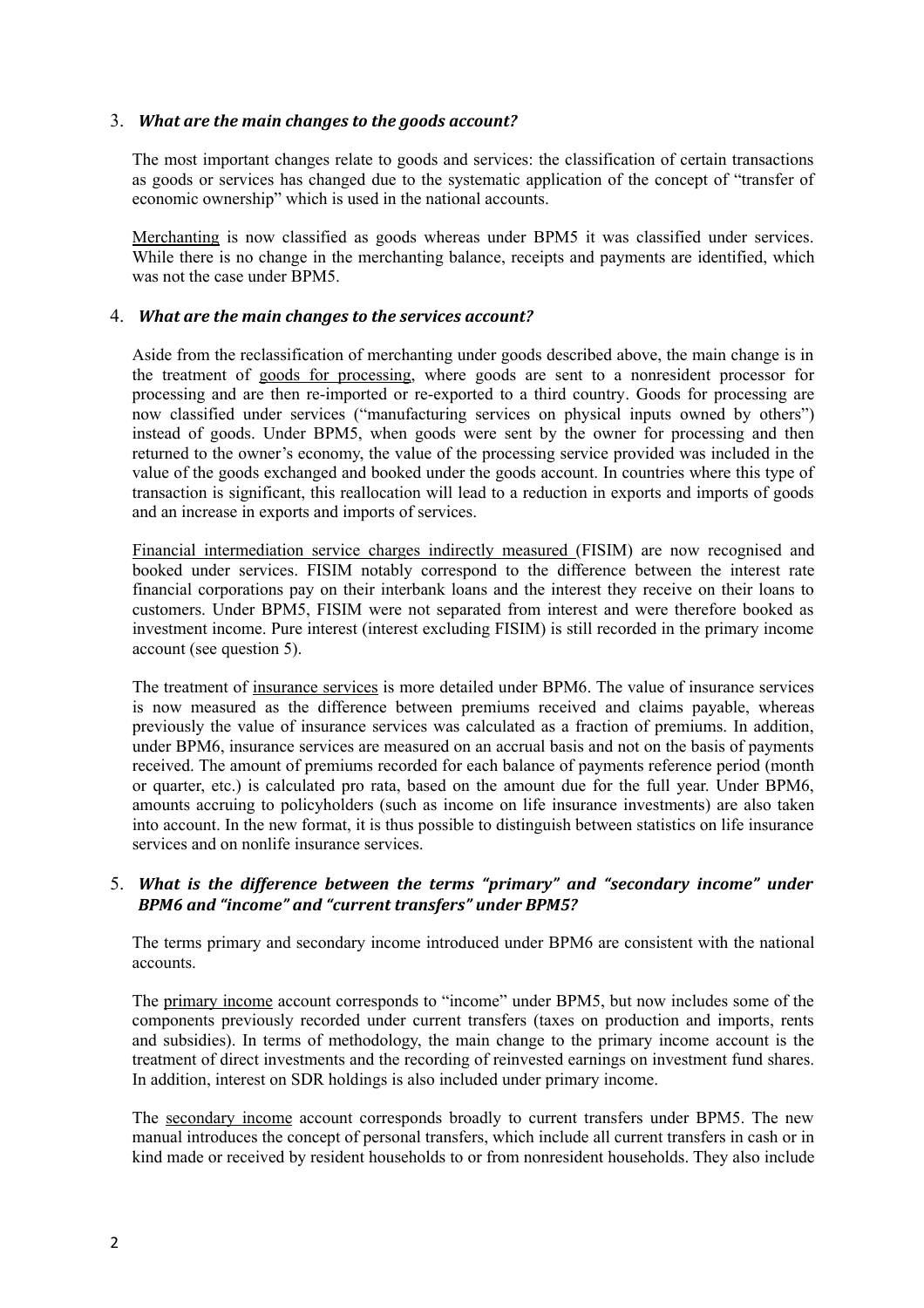workers' remittances, i.e. transfers by employees to residents of another economy. Net premiums on nonlife insurance and standardised guarantees are also recorded under secondary income.

#### 6. *What are the main changes to the financial account?*

The main change relates to direct investments which are recorded as gross assets and liabilities. This has no impact on the net transaction balance, but increases the amount of net acquisitions of financial assets and of net financial liabilities. Subordinated loans between monetary financial institutions and fellow investment enterprises, which until now were recorded under direct investment, are now recognised as other investments (lending and borrowing transactions), as the new methodology is designed to distinguish more clearly between interbank transactions and other financial transactions. Intragroup commercial loans, previously recorded under other investments, are now booked under direct investments.

The main change to portfolio investments is the recording of reinvested earnings on investment fund shares. Changes in the value of these investments were previously recorded under the international investment position.

#### 7. When will data and series in BPM6 format be available?

The Banque de France will publish data in BPM6 format as of March 2014 (Stat Info Balance of Payments for January 2014). The 2013 Annual Report on the Balance of Payments, to be published in June 2014, will include a full set of data in the new format. This also applies to the Banque de France's monthly statistical supplement. The European Central Bank will publish data in the new format as of the final quarter of 2014. Retropolated data for the period 2008-2012 will be made available when the 2013 Annual Report is published (June 2014). Longer series (dating back to 1999) will be distributed by the end of 2014.

#### 8. *Where will we be able to ?ind the new series and who can we contact if we have any questions?*

The Banque de France will publish the data via the web portal Webstat. Data in the old format will still be available via Webstat but will no longer be updated. If you have any questions regarding the implementation of BPM6, please send an email to: dbdp.secdir@banque-france.fr